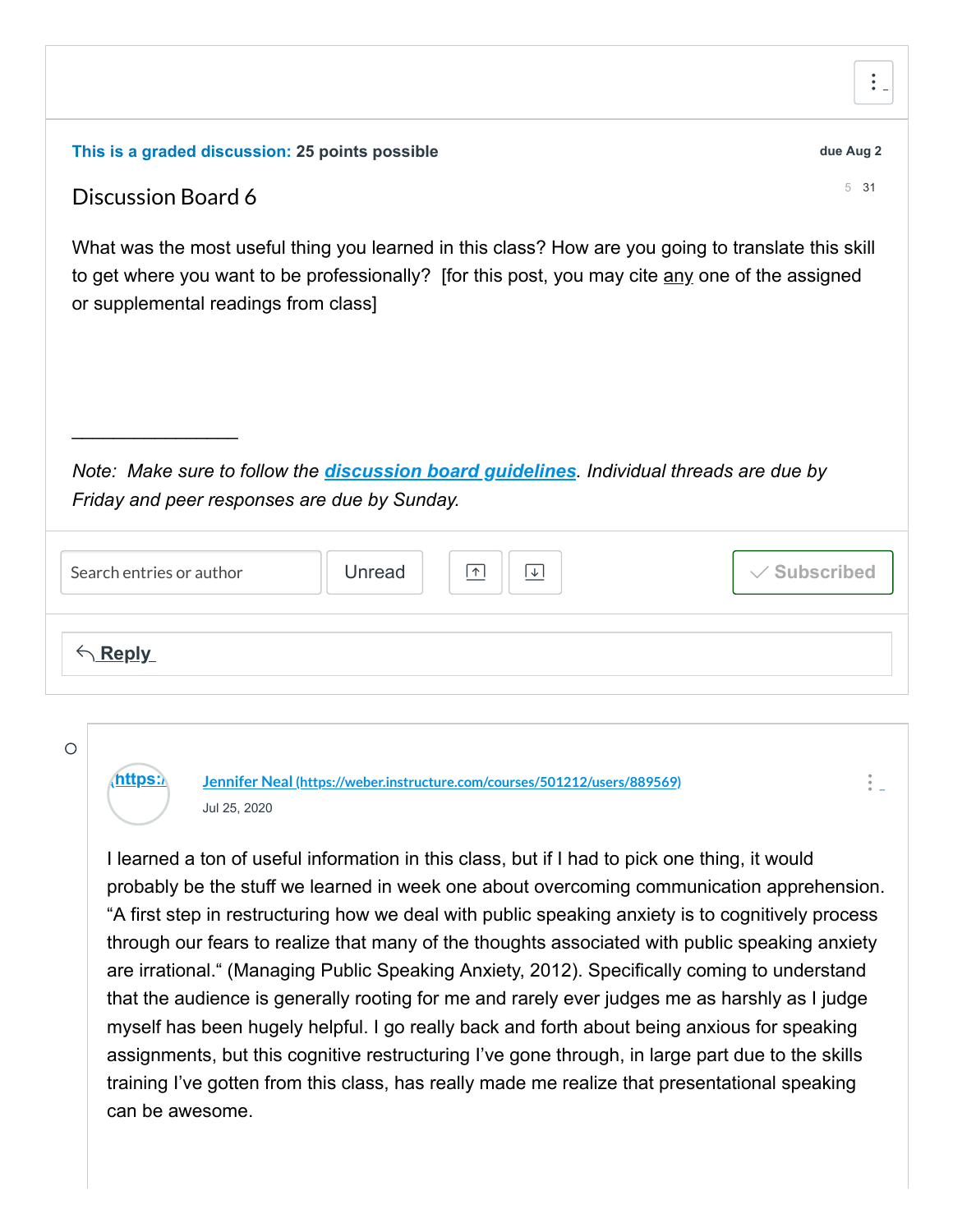I admit I took this class this semester specifically because I knew it would be online and I might not have to speak in front of an audience. I thought this might damage my learning experience, but it was worth it to avoid *actually* speaking in front of people. But you know what? I think I learned far more that I ever would have in a live class by being forced to record my presentations. I must have recorded my storytelling presentation over 10 times, just so I would have the best to pick from, but in that process I learned something about the power of practicing that I never would have learned in a live class, even if my instructor had told me to practice beforehand. Practicing in front of no one was actually extremely stress-relieving had I needed to actually give the speech in front of an audience, which I had not expected. It made me so much more aware of how I speak and how I apply good skills, when my normal experience with presenting is a "get it over with" attitude where I'm too afraid of the rough parts to learn from them. Not anymore! Haha...please tell me I'm not the only one who did this?

<u> トローム トラッシュ</u>



 $\circ$ 

## **Tiffany McLelland [\(https://weber.instructure.com/courses/501212/users/1918709\)](https://weber.instructure.com/courses/501212/users/1918709) Tuesday**

I think that's awesome of you to admit you took this class knowing it was online and not having to actually deliver you speeches in front of an audience. I found it hard to record myself and not have people in front of me to feed off of their interaction. Be that as it may, I did end up learning more knowing the pressure was off. I allowed myself to visualize my speeches in my head and practice the tools we learned about. I've heard people say they record their performance and analyze ways to better their delivery. I've never personally done it until now. I found it very beneficial to watch myself, even though no one likes to actually watch themselves. I was able to pick out some of my stall tactics when I've lost my train of thought and how I should work on not sounding like the professor from Ferris Bueller's Day Off.

 $\frac{1}{2}$ 

 $\frac{1}{2}$ 

<u> Keply パ</u>(1 like)

**[\(http](https://weber.instructure.com/courses/501212/users/86751)**



**Taylor Washburn [\(https://weber.instructure.com/courses/501212/users/86751\)](https://weber.instructure.com/courses/501212/users/86751) Tuesday** 

That's so funny, Jennifer! I was actually disappointed this class ended up being online because I'd rather do in-person presentations instead of recording them. I am so hard on myself I struggle watching videos of me (the personal storytelling self critique was a tough assignment for me!) However, I am actually very grateful the class ended up online because it forced me to get better acquainted with remote communication now that my professional career is leaning more and more towards remote work due to COVID-19. It's funny how things work out in the end.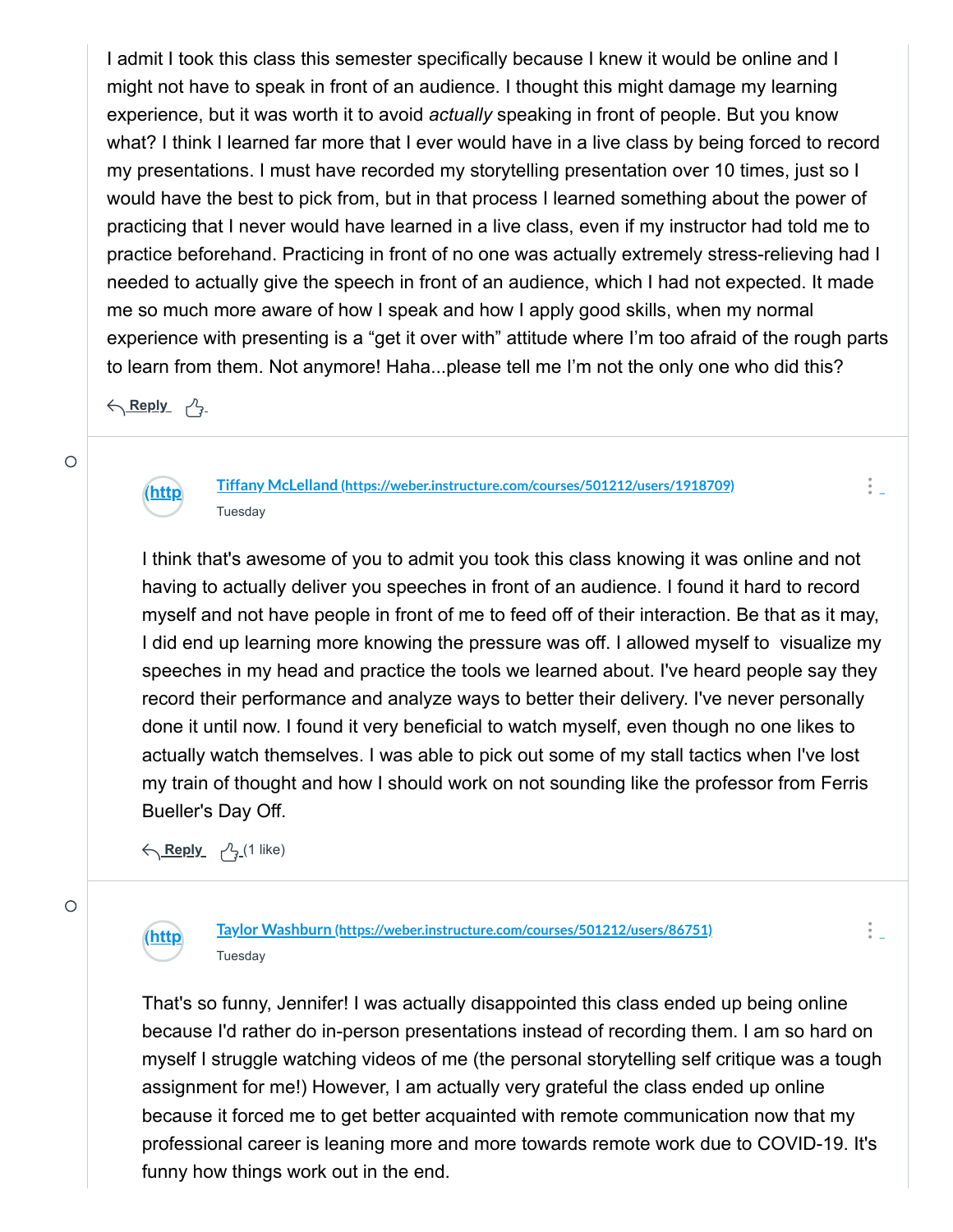

**[\(https://](https://weber.instructure.com/courses/501212/users/1918709) Tiffany McLelland [\(https://weber.instructure.com/courses/501212/users/1918709\)](https://weber.instructure.com/courses/501212/users/1918709)** Tuesday

I would have to say the most useful thing I learned was from, "Managing Public Speaking Anxiety". It is definitely something everyone has to deal with. Oprah Winfrey, Steve Jobs, Tony Robbins, they all started at the same spot...the first speech. While some personalities can adapt to public speaking more quickly than others, I do think it is a skill anyone who wants to learn how to be better at it, can be with work. Starting with systematic desensitization, becoming more familiar with public speaking by doing it more often can logically reduce the novelty and uncertainty of it (2012). When we can restructure the way we approach talking in front of others as a conversation, it can help alleviate the "irrational fears" of getting up there. And lastly, running through a cognitive foreshadowing of our speech. Picture ourselves delivering an amazing message, answering all the questions that may come your way and see yourself sitting back in your seat when you're done. No fainting. No heckling. None of us want to end up on a comical YouTube video of Ultimate Speech Fails.

<u> トローム トラッシュ</u>

 $\bigcirc$ 

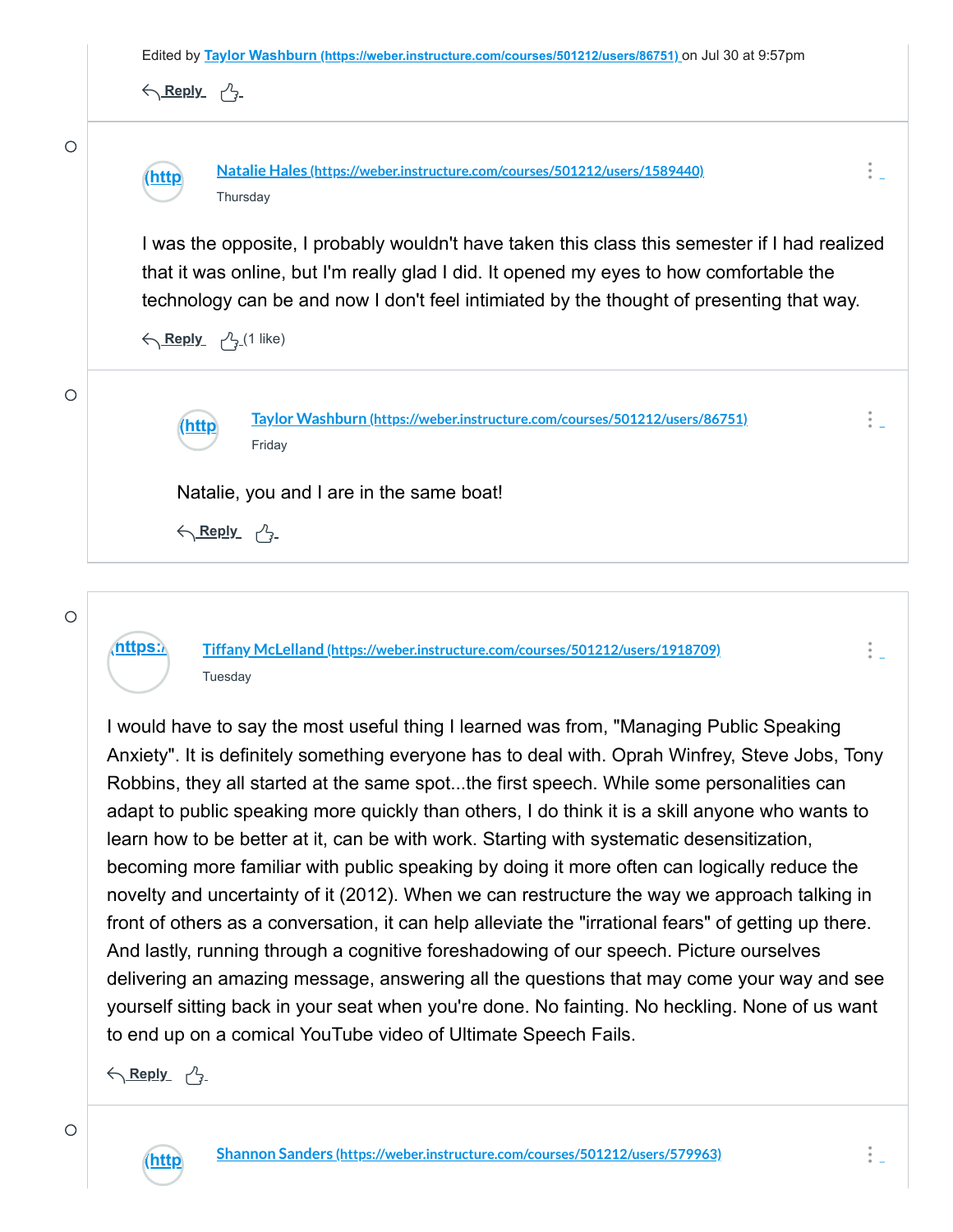I love that you brought the anxiety topic to the forefront. I completely agree with you. I think when we watch people deliver incredible speeches we think, "Wow, they are professional speakers, I could never do that good." But in fact, they may have incredible anxiety that we just don't see. All the prep work and practice that goes into good speeches isn't out there for us to see, we just see the end product. I appreciate that everyone has anxiety and no one is perfect. We are all human and it's nice to know that we don't have to feel alone with anxiety, just push through it and deliver. Thank you for sharing.

<u> トローム トラッシュ</u>

 $\circ$ 

**[\(http](https://weber.instructure.com/courses/501212/users/62713) Melinda Mostyn [\(https://weber.instructure.com/courses/501212/users/62713\)](https://weber.instructure.com/courses/501212/users/62713)** Friday

I too feel like I learned so many more great tools of how to decrease my anxiety when delivering a presentation. All of the course reading provided different angles of approaching a speech, that I could apply it to the skills I personally feel I am good at and am capable of. I felt like there was something there for every different personality type and skill set.

An interesting thing about this course, I thought that I would be less anxious if I would be able to do my presentations with an audience. I found that I was more self critical when I was given the opportunity to edit and re-do my presentation.

<u> Keply パ</u>(1 like)

 $\circ$ 

**[\(http](https://weber.instructure.com/courses/501212/users/1882459) Nicholas Lassen [\(https://weber.instructure.com/courses/501212/users/1882459\)](https://weber.instructure.com/courses/501212/users/1882459)** Friday

This concept of cognitive foreshadowing and systematic desensitization are excellent techniques that I will be using when coaching up and coming speakers. I was already unintentionally teaching things related to these techniques without knowing exactly how to explain why they are important from a theoretical perspective. This will allow me to more effectively answer the inevitable question I will receive of "Why do I have to practice my speech again coach?

<u> トローム トラッシュ</u>

 $\frac{1}{2}$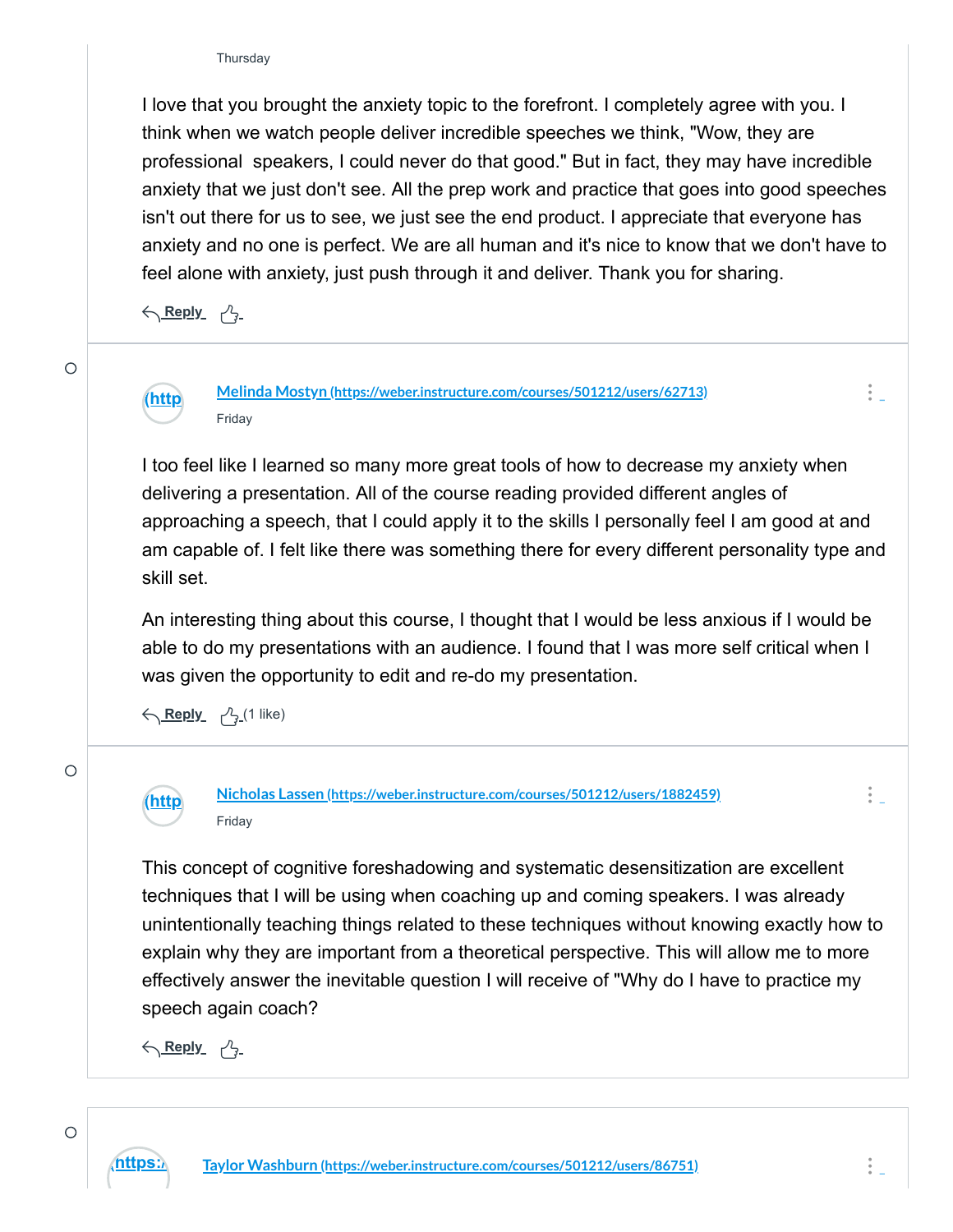

I really enjoyed the reading material in this class. Gallo's book was so great to read and has such great advice for both my professional and personal life. One of my favorite readings, however, was about ensuring you are following your heart when having difficult conversations. Patterson et al. describe the importance of focusing on your motives and objectives and ensuring they are not changing subconsciously (Critical Conversations, 2002). I related strongly to this reading because I can often get so caught up in "my point" or "my side of things" and when having difficult conversations it is hard to take a step back.

In my professional career, I have to have a great deal of difficult conversations as I deal directly with employee compensation. Compensation is a very personal and impactful part of someone's livelihood and conversations concerning compensation can become emotionally charged. Reading this section allowed me to recognize the importance of staying on track and really understanding my motives and objectives.

Edited by **Taylor Washburn [\(https://weber.instructure.com/courses/501212/users/86751\)](https://weber.instructure.com/courses/501212/users/86751)** on Jul 30 at 9:59pm When reading this section, I also thought about conversations I have with my husband and how we can better communicate by clearly understanding our personal motives and objectives. What about you? Did you enjoy reading Critical Conversations? Do you find that you'll be able to relate what is discussed in both your personal and professional life?

<u> トローム トラッシュ</u>



**Jennifer Neal [\(https://weber.instructure.com/courses/501212/users/889569\)](https://weber.instructure.com/courses/501212/users/889569) Thursday** 

The few chapters we read in Critical Conversations rather made me want to buy the whole book! They were extremely insightful, so if the rest of the book is anything like that then I definitely have an interest in getting it. I think it probably helped more for personal life interaction--especially conflicts, where feelings try to get a jump on reason--even more than with stuff related to presentational speaking. At my job I've long been recognized as someone who de-escalates angry clients well, and reading those chapters reinforced my belief that they like working with me because I focus on root issues and not just temporary "wins".

<u> Keply パ</u>(1 like)



**[\(http](https://weber.instructure.com/courses/501212/users/1589440) Natalie Hales [\(https://weber.instructure.com/courses/501212/users/1589440\)](https://weber.instructure.com/courses/501212/users/1589440) Thursday** 

 $\frac{1}{2}$ 

 $\circ$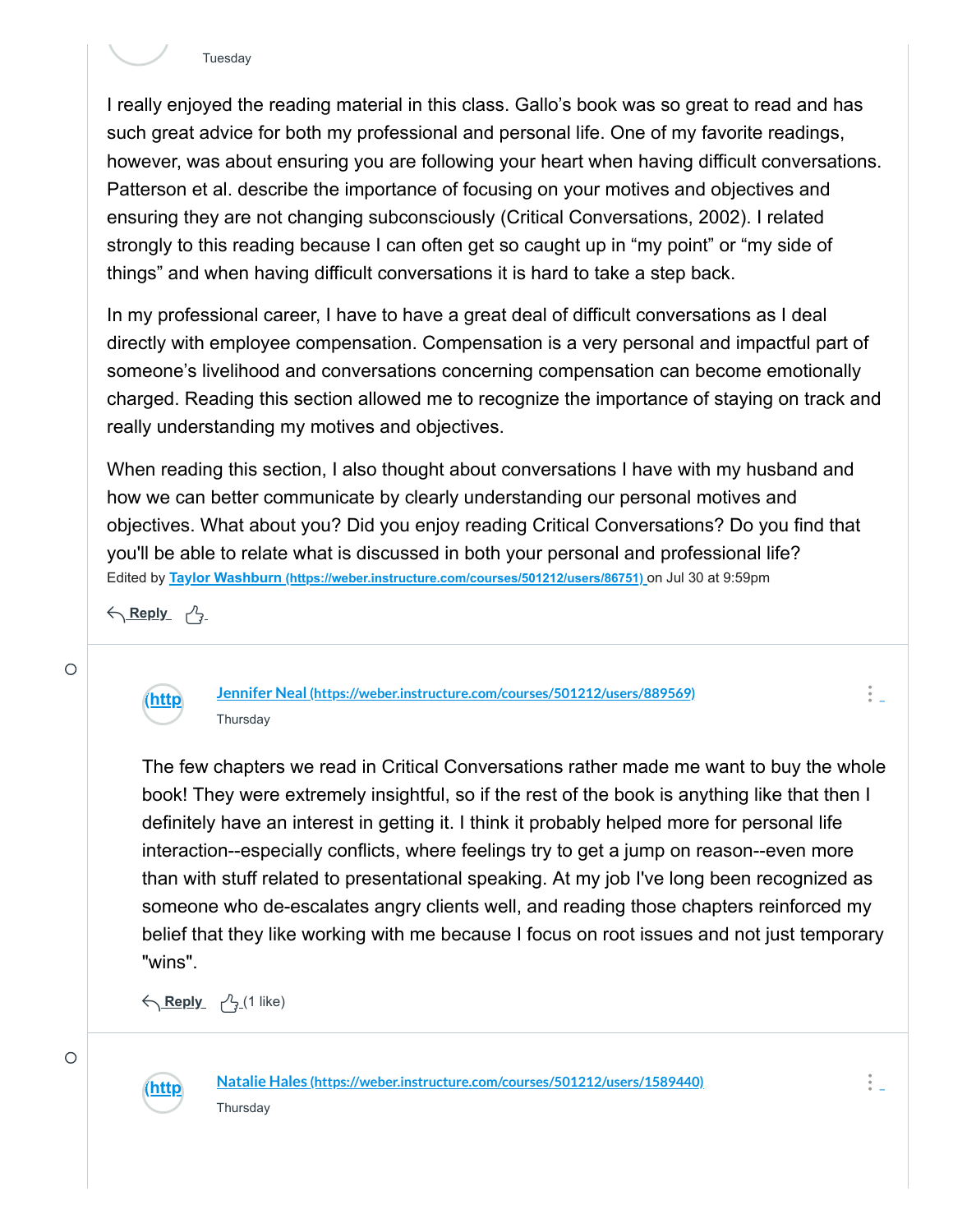I have read Critical Conversations and recommend the whole book. It is very applicable to situations that we find ourselves in on a regualr basis. Reading the excerpts again was interesting because you always relate what you read to what ever you are facing at that time in your life.

<u> Keply パ</u>(1 like)

**[\(http](https://weber.instructure.com/courses/501212/users/1918709)**



**Tiffany McLelland [\(https://weber.instructure.com/courses/501212/users/1918709\)](https://weber.instructure.com/courses/501212/users/1918709)** Friday

I also loved the Gallo book. I was so excited to see this book as required reading for this class. I'd already read it once, but going back and rereading, there is always more to learn and pick up on. I highlighted and wrote notes in the margin. I've also gone back and watched all the TED talks discussed in the book. Some I'd already seen, but it was a great refresher.

 $\frac{1}{2}$  .

 $\frac{1}{2}$  .

<u> トローム トラッシュ</u>

**[\(https://](https://weber.instructure.com/courses/501212/users/1589440) Natalie Hales [\(https://weber.instructure.com/courses/501212/users/1589440\)](https://weber.instructure.com/courses/501212/users/1589440) Thursday** 

I thought this class as going to be taught virtual and synchronous, so I was really disapointed when the first day of class I realized that it was completely online and asynchronous. I like to have the interaction with people and look them in the eyes when I am giving a presentation. As I read the first few chapters of Gallo (2014) and he advised that we see the audience as someone we are having a conversation with, I thought, "How am I supposed to give a presentation to a camera then? There is no audience to converse with!"

To my surprise I have enjoyed creating presentations for recordings, something I never would have discovered if I had the opportunity to give them live. It has forced me to learn new technology and get comfortable interacting with it. I know this will be a valuable job skill in the future (and I didn't mind that I could practice and restart if needed). Practicing the process of puting together digital presentations and incorporating all the elements that you would in a live presentation (even including being "conversational") is probably the most valuable take-away. Learning to navigate Kaltura is one that statnds out in my mind. Which parts of the required technology were new to you?

<u> Keply パ</u>(1 like)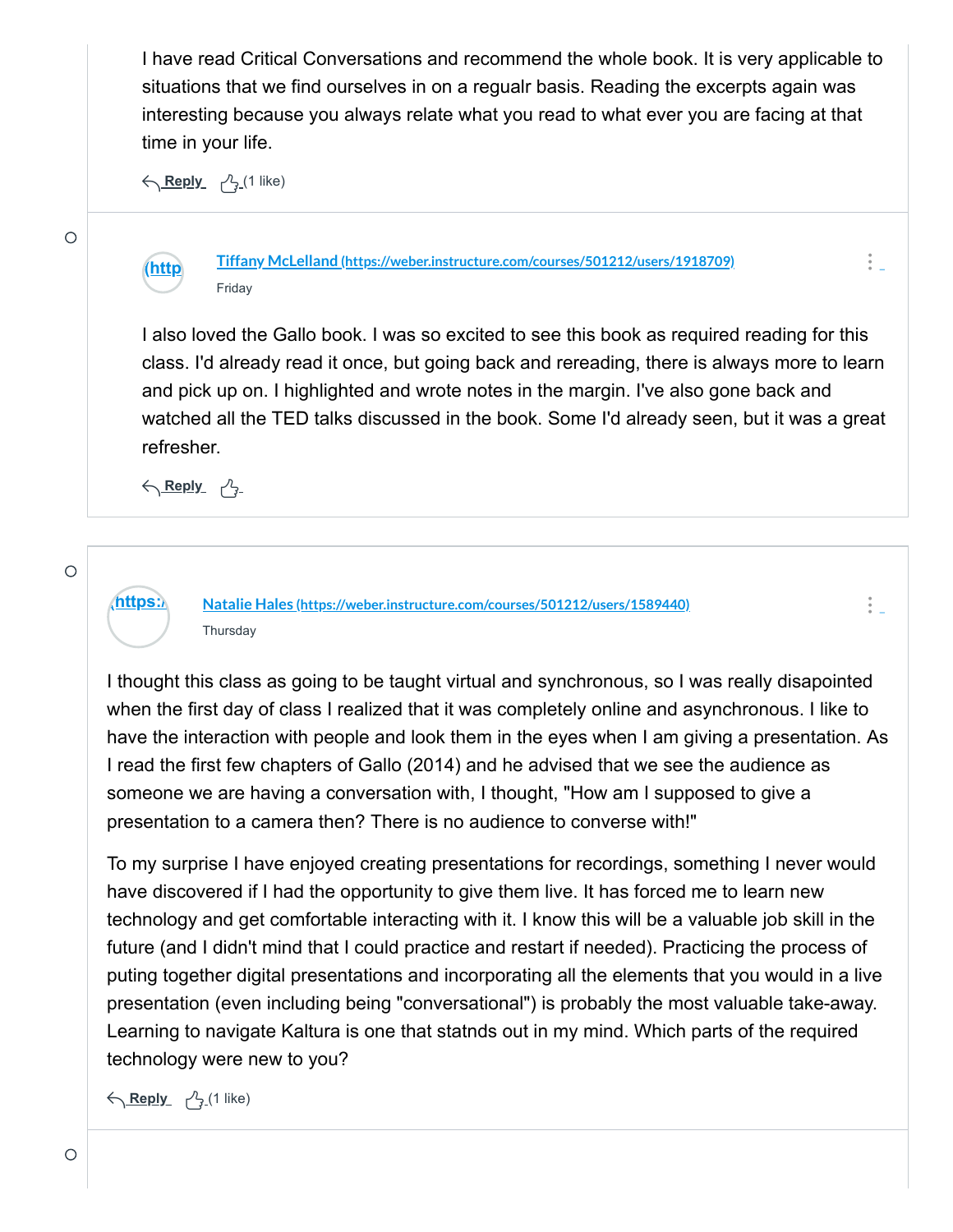

I was also very disappointed that we did not get to meet as a class at all this semester. I was happy to at least have the interaction with some of you through the interview assignment. I found it difficult as well, during my recorded presentations to connect to a make believe audience because when doing presentations, I feel like a get energy from the audience. I also agree that this course has forced me to learn new technical skills, and for that I am so grateful.

<u> トローム トラッシュ</u>

**[\(http](https://weber.instructure.com/courses/501212/users/86751)**

 $\circ$ 

**Taylor Washburn [\(https://weber.instructure.com/courses/501212/users/86751\)](https://weber.instructure.com/courses/501212/users/86751)** Friday

I agree with you Natalie that the change of this class to online really forced me to become comfortable with creating recorded presentations. It actually is now a benefit because my final presentation will be utilized for my work and I can now simply send a training video to someone and they can watch it at their own convenience.

I never understood how people were able to record their screens to make video presentations similar to Dr. Ault's lectures, and forcing myself to learn it is so valuable! I can now make countless training videos which my boss loves!

<u> トローム トラッシュ</u>



**[\(http](https://weber.instructure.com/courses/501212/users/1882459) Nicholas Lassen [\(https://weber.instructure.com/courses/501212/users/1882459\)](https://weber.instructure.com/courses/501212/users/1882459)** Friday

 $\frac{1}{2}$ 

 $\frac{1}{2}$ 

I had actually never uploaded a video to Youtube and took this as an opportunity to familiarize myself with the interface. It seems like an incredibly portable skills that I'm kind of glad I was forced to learn.

<u> トローム トラッシュ</u>

**[\(http](https://weber.instructure.com/courses/501212/users/1883371)**



 $\circ$ 

**Patrick Fitzgibbon [\(https://weber.instructure.com/courses/501212/users/1883371\)](https://weber.instructure.com/courses/501212/users/1883371)** Friday

Before this class, I really didn't like the sound of my voice and my stutter when I get nervous. However the act of practicing and critiquing my own presentations really moved the needle on my comfort zone. Though I still don't love the sound of my voice or my demeanor I've learned to just have confidence and to keep persevering. This course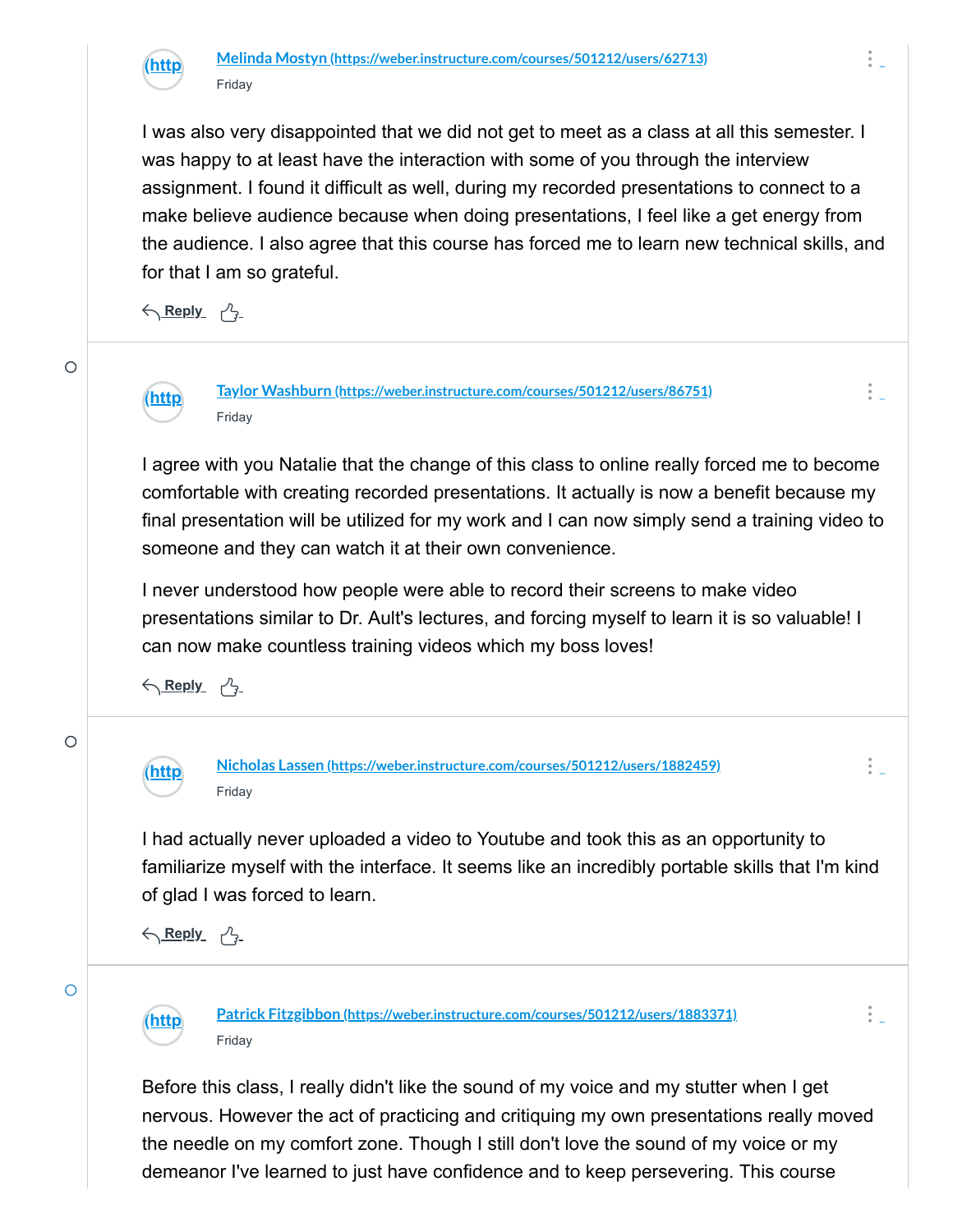taught me that people aren't rooting against me in my public presentations; just power through the discomfort.

Though it's been a welcome experiment to try and set my own pace with online Graduate coursework, I too miss the analogue classroom and hope to see you guys in person before too long.

<u> トローム トラッシュ</u>

**[\(https://](https://weber.instructure.com/courses/501212/users/62713) Melinda Mostyn [\(https://weber.instructure.com/courses/501212/users/62713\)](https://weber.instructure.com/courses/501212/users/62713)** Friday

Coming into this class I thought I knew enough about presentations. I have done enough presentations in my day, I didn't think I would learn anything new. This class did not just tell me that I shouldn't have too many words on the slide, but how I should best use a power point presentation. I learned that visual aids are more than just powerpoint slides, but multi-sensory options could be even more effective to get that lasting memory effect, a presentation that could be more memorable and interactive with the audience. "Students who were exposed to multisensory environments--text, pictures, animation, and video always, not sometimes, always had much more accurate recall of information than those students who only heard or read the information" (Gallo, 2014).

I enjoyed this course and the reading, especially from the Talk like TED text, as it brought didn't just give us tips of things that most people know are good to add into a presentation, but why and how. I know that presentations should drag on too long, but the text broke it down into the 18-minute rule. When I think of epic presentations that are most memorable, I often think of TED talks, so it was great to get tips from all of the most impactful TED talks that are out there. Certain presentational skills can be effective for specific types of presentations. the 18 minute rule is great for persuasive type of presentations. Multisensory aids are great for presentations that are informative and may have a call to action. In an interview you may want to consider the emotional impact you want to incorporate. Before this course I didn't even consider an interview a presentation. This course has helped me not only learn how to use presentation tools, but also when to use them.

<u> トローム トラッシュ</u>



**Jennifer Neal [\(https://weber.instructure.com/courses/501212/users/889569\)](https://weber.instructure.com/courses/501212/users/889569)** Friday

 $\bigcirc$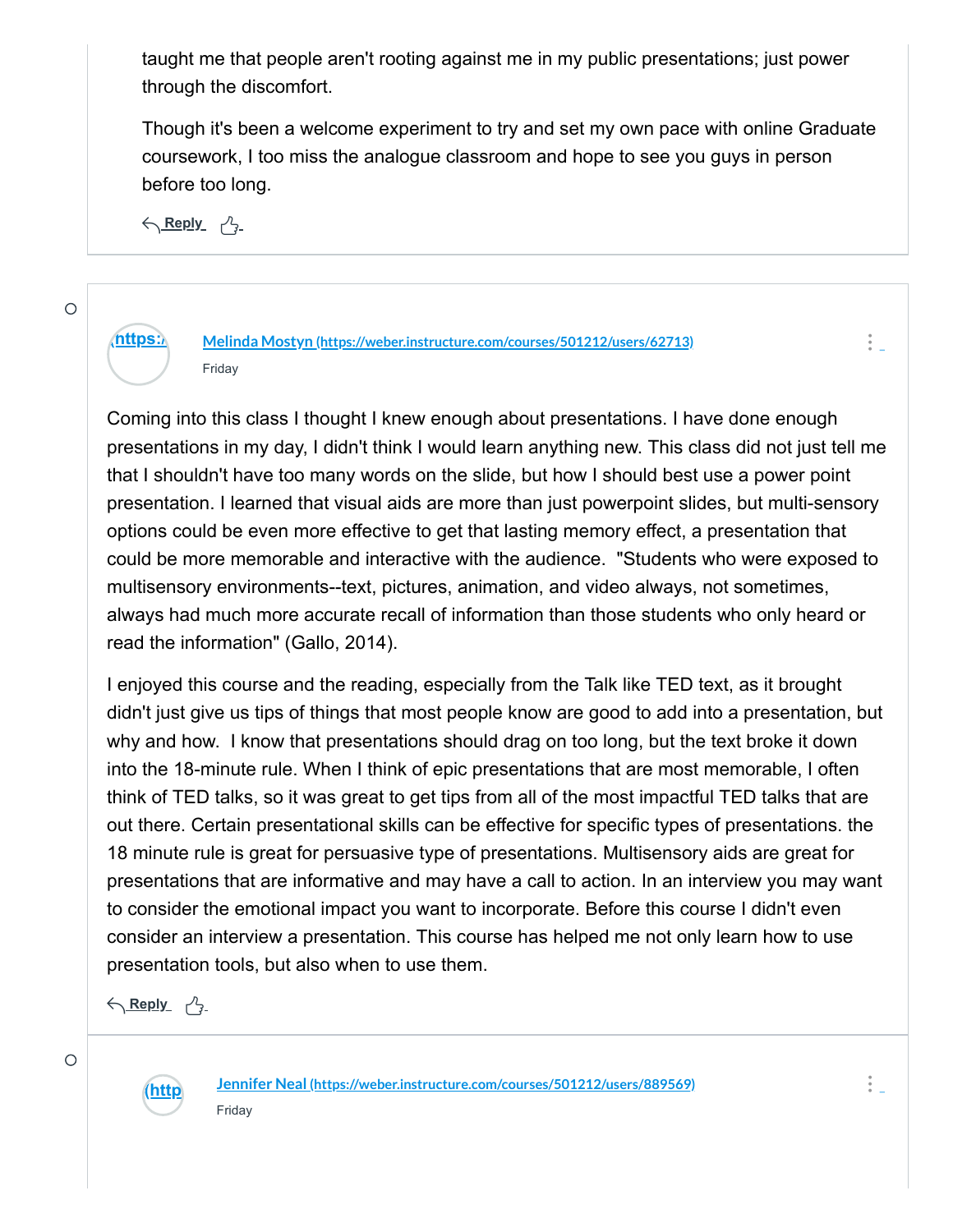What this class taught me about powerpoints was oddly freeing. I think a part of me has known for a long time that the traditional ways of using powerpoints are frustratingly ineffective, but I felt like I had to use it that way. Because I felt like it wasn't really enhancing my presentation, I grew to really dislike it. But with the projects in this class and what I've learned I intentionally skewed away from those traditional uses and only used powerpoint when I really felt like it would expand on what I was saying--and I found myself really liking it! It both engaged my fun creative/artistic side, and helped me feel confident about the quality of the presentation I was giving.

<u> トローム トラッシュ</u>



**Shannon Sanders [\(https://weber.instructure.com/courses/501212/users/579963\)](https://weber.instructure.com/courses/501212/users/579963)** Friday

I was also interested in the TED information from this class. I felt the book was a great tool to learn from and it also made me Youtube different TED talks, which I would not have normally just looked at. It forced me to really take notice of the different presenters and what skills they present and what I can learn from them. A great example, thanks for sharing.

<u> トローム トラッシュ</u>

#### $\bigcirc$

 $\circ$ 

 $\bigcirc$ 



**[\(https://](https://weber.instructure.com/courses/501212/users/1882459) Nicholas Lassen [\(https://weber.instructure.com/courses/501212/users/1882459\)](https://weber.instructure.com/courses/501212/users/1882459)** Friday

The most useful thing that I learned in this class is relating to the power of narratives. The story that was told in the Gallo book about the doctors who created a fake narrative for illustration purposes spoke to me. I always assumed that narratives should only be used in certain type of speeches and that more informative and serious pieces should be firmly grounded in the facts. I find this to be quite liberating in that it allows me to weave storytelling into places where you wouldn't normally find it in order to create those "wow" moments of unexpected wonder in a potentially dry topic! I will use this to make my lectures and coaching more salient and interesting.

<u> トローム トラッシュ</u>



**Sharilyn Gamble [\(https://weber.instructure.com/courses/501212/users/1869933\)](https://weber.instructure.com/courses/501212/users/1869933)** Friday

 $\frac{1}{2}$  .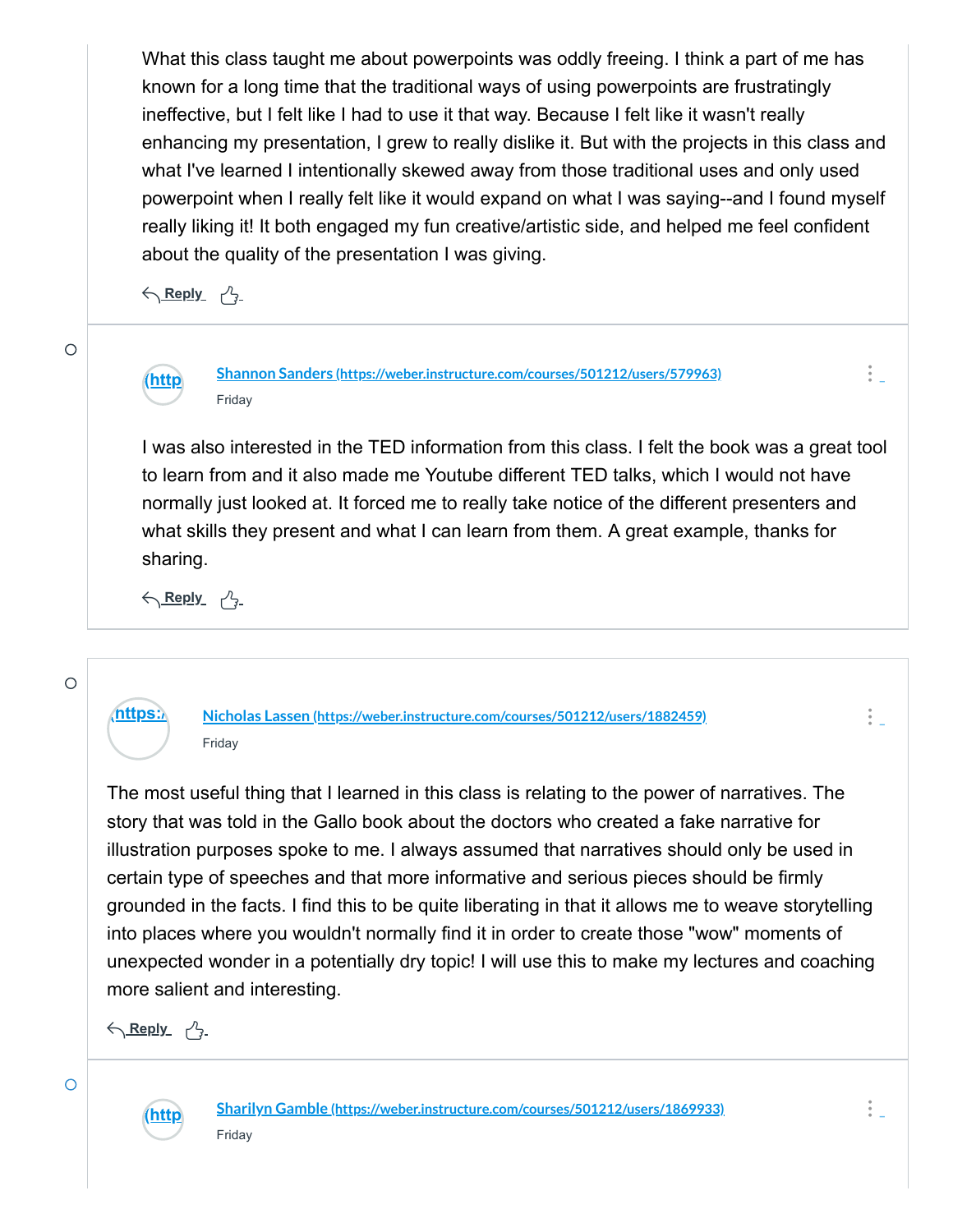I feel like as everyone posts what they have learned, I have the same response... "I liked that part too!" I'm completely drawn to storytellers. There is nothing better than an individual who can create a great narrative and entice the listener into their world.

 $\frac{1}{2}$ 

 $\frac{1}{2}$  .

 $\frac{1}{2}$ 

<u> トローム トラッシュ</u>

### $\circ$

# **[\(https://](https://weber.instructure.com/courses/501212/users/579963) Shannon Sanders [\(https://weber.instructure.com/courses/501212/users/579963\)](https://weber.instructure.com/courses/501212/users/579963)** Friday

The most useful thing that I learned in this class was the organization of a speech. I have used PowerPoint presentations in the past and wrote down notes on what I wanted to say and how I wanted to say them but I had never used a formal outline before. It is such a great resource and really lets you see the timeline and details of the information you want to relay. I appreciate this skill and will use it from now on in every presentation I give. I also found the use of pathos, ethos, and logos valuable in reaching the audience. I always used to watch speeches and wonder how they were able to touch the audience and leave a lasting impact but after reading Gallo, (2014) it really put it into specifics and it's something that I can use in my presentations. I appreciate all of the skills I have learned from this class because most of my presentations were not as organized as they could have been, I see that now after learning such great skills from all of the readings we have had the opportunity to read. Thank you for a great experience and I look forward to practicing more in my future speeches.

<u> トローム トラッシュ</u>

**[\(http](https://weber.instructure.com/courses/501212/users/1869933)**



**Sharilyn Gamble [\(https://weber.instructure.com/courses/501212/users/1869933\)](https://weber.instructure.com/courses/501212/users/1869933)** Friday

I agree. I took copious notes during the video lecture on the different types of organization of a speech. It is fascinating to me that they can all be very effective methods of relaying the message you want to share with your audience.

<u> トローム トラッシュ</u>

 $\circ$ 

**[\(https://](https://weber.instructure.com/courses/501212/users/1869933) Sharilyn Gamble [\(https://weber.instructure.com/courses/501212/users/1869933\)](https://weber.instructure.com/courses/501212/users/1869933)** Friday

I have really enjoyed this class. I have spoken to several others who have taken this course before me and they have all felt that I was lucky to have taken it while campus is closed. That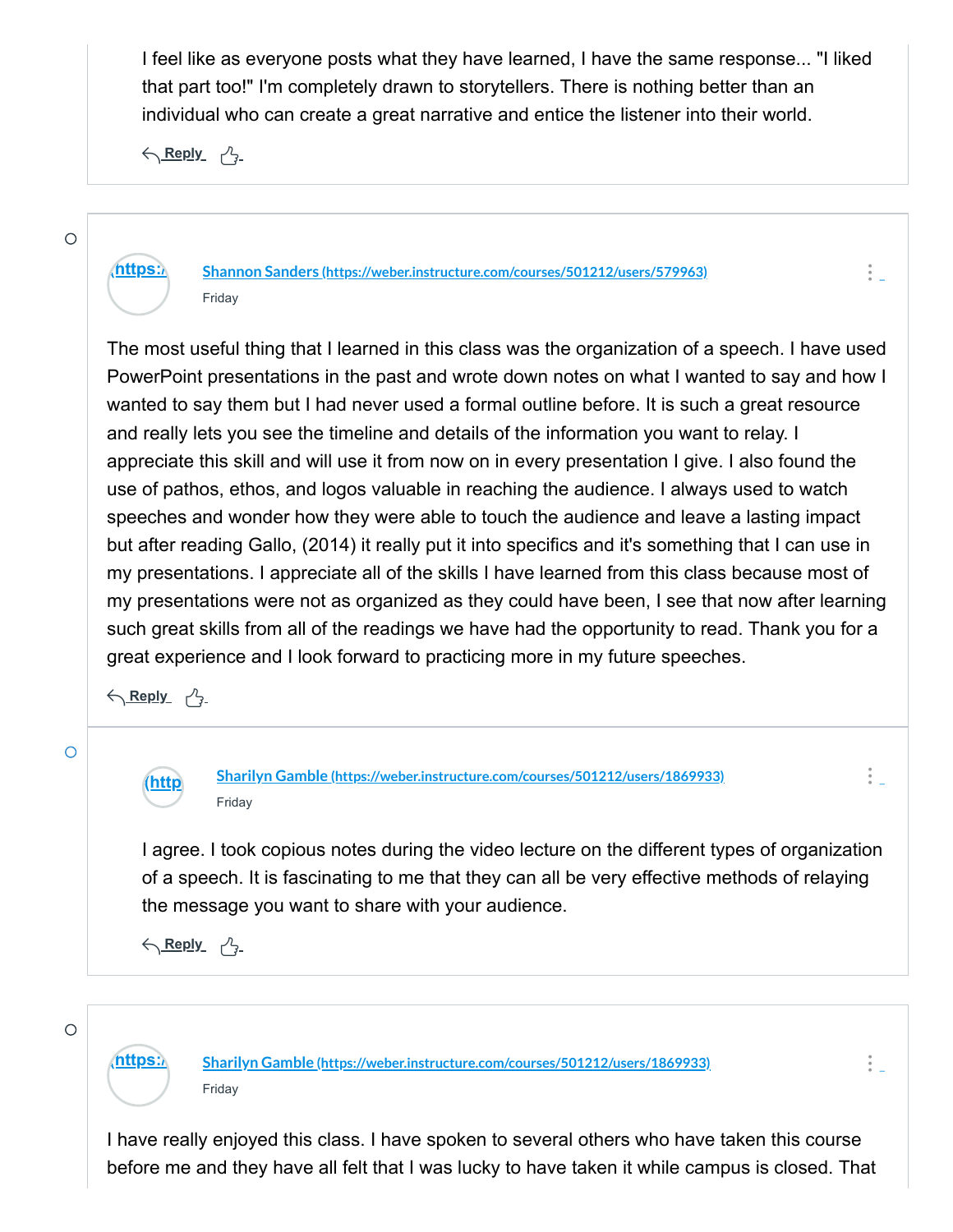was not my perspective at all. I felt as though there were many new techniques I have learned that I would have enjoyed working through, as well as learning from each of you. I have appreciated the opportunity to have online discussions with the class.

One of the most important lessons or take-away for me would be to consider the audience. This came from our first week's discussion in the Caplin (2008) reading. As I have been preparing my last two presentations, I have tried to be mindful of the audience's objective. As Caplin explained; "There are always two aims, two objectives to a presentation. One is the audience's, the other is yours. Fail to deliver on both, simultaneously, and the presentation won't really work. Deliver on both, and you – and the audience – will be satisfied."

Another element that I have tried to internalize is the need for practice. Beforehand, I would pretty much wing any presentation I have ever given. During this class, I have done my best to "Practice in front of people, record it, and watch it back" (Gallo, pg. 78). Although, I have struggled with finding enough time to reach my self-imposed perfectionism. Going forward, I know I will at least practice a few times before delivering a presentation. I'm curious, if anyone would like to share, how much time do you rehearse for the presentations?

<u> トローム トラッシュ</u>

**[\(http](https://weber.instructure.com/courses/501212/users/1883371)**



**Patrick Fitzgibbon [\(https://weber.instructure.com/courses/501212/users/1883371\)](https://weber.instructure.com/courses/501212/users/1883371)** Friday

Because I have an abundance of insecurity, I'll practice half a dozen times before actually presenting. In the case of the solution-selling presentation, I burned more than a few hours going over it again and again creating new slides and omitting others trying to make sure that it flowed with my manner of speaking.

 $\frac{1}{2}$ 

 $\frac{1}{2}$  .

I had the good luck of having my parents and grandmother in town for the last couple of weeks and practiced one final time in front of an audience; they were very encouraging and helped me with the confidence I needed to go ahead and send it in. Though I had a couple of stutters and stumbles in the final product, I feel far more confident having practiced the amount that I did.

<u> トローム トラッシュ</u>

 $\circ$ 

**[\(https://](https://weber.instructure.com/courses/501212/users/1567795) Waleed Alanazi [\(https://weber.instructure.com/courses/501212/users/1567795\)](https://weber.instructure.com/courses/501212/users/1567795)** Friday

Before this class I thought I already know much about presentations, but when I start to read about presentations it add a lot to my information. I really enjoyed reading the material. As an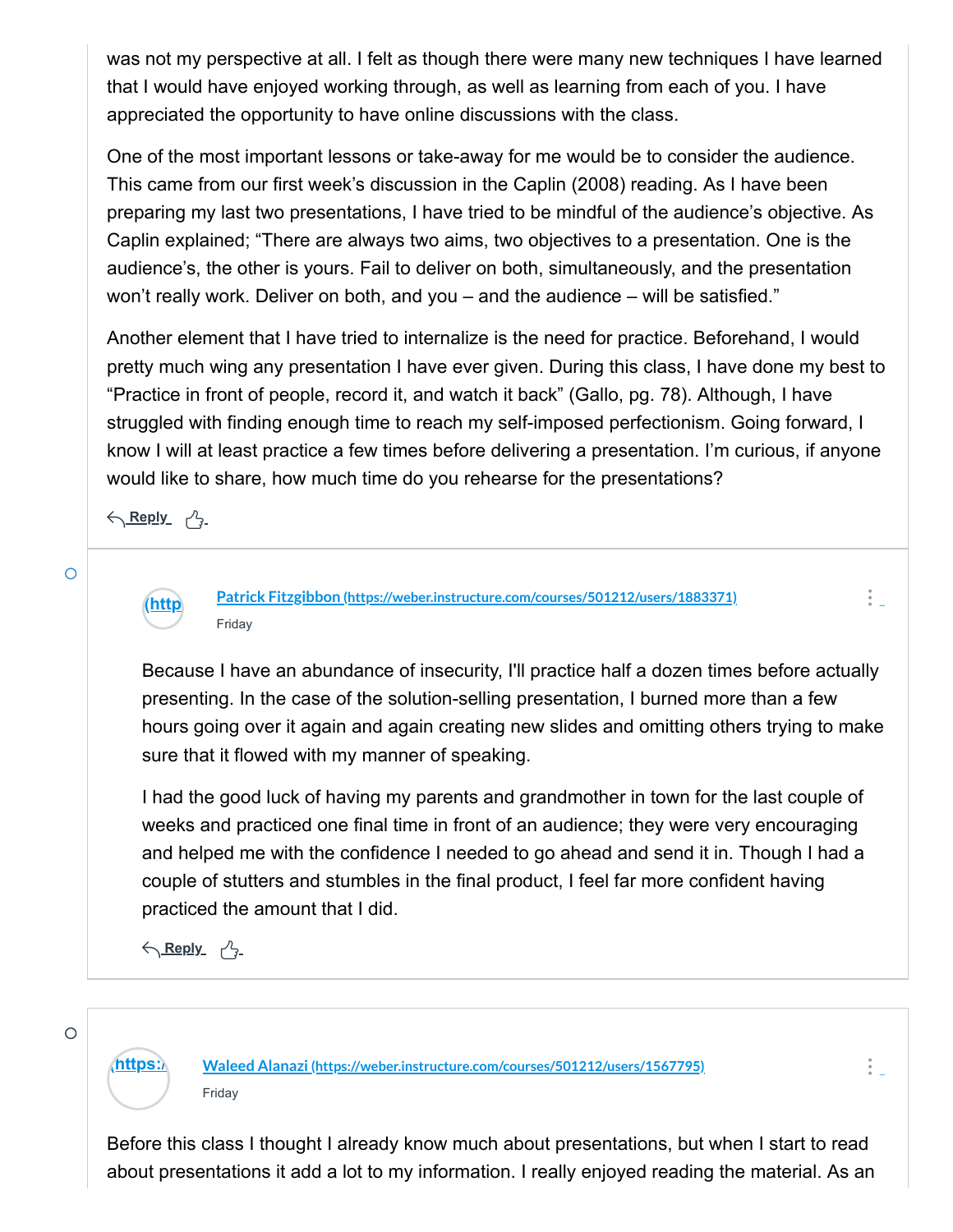international student the reading this book add a lot to my information. It is so fun to see the different ways between our cultures and compare it to what we were reading. The most important thing that I learned during this class is how to use Video and photos in PowerPoint slides. I usually have a problem creating my slides because I try to keep it professional. I do not know how much information I should put in each slide. If I ask my self what presentation that I enjoyed the most probably I would choose one of the presentations has fair amount of humor into the presentation (Gallo, Pg171). In the past I was tying to make any of my personation look professional no matter what is the subject. I come from a culture that doesn't add any humor when they do a presentation but I learned it is fine to add some humor during a presentation. In the future I will try to use these tools that we read in each presentation.

<u> トローム トラッシュ</u>

 $\circ$ 

**[\(https://](https://weber.instructure.com/courses/501212/users/61383) Emily Hulse [\(https://weber.instructure.com/courses/501212/users/61383\)](https://weber.instructure.com/courses/501212/users/61383)** Friday

I have really enjoyed Gallo's "Talk Like TED," and have gained a lot from it. I think the most useful thing I will take away is Secret #6: Lighten Up (Gallo, pg. 160). Telling stories has always been something I tried to include in presentations, but I struggle with humor. I have a really dry sense of humor, and it tends to come off forced and not very funny for anyone except me. "You must learn to incorporate humor creatively and naturally (Gallo, pg. 162)." I am hoping to find some stories in my professional life that I can have well-prepared and practiced in order to ensure it doesn't feel so awkward for everyone.

 $\frac{1}{2}$  .

 $\frac{1}{2}$ 

It's been a great learning experience working with technology, too. Having to record presentations, speaking to nobody, has been difficult because there's no feedback. However, it's a great opportunity to learn how I can use it if I decide to start teaching. It has forced me to learn new tools and be more confident in my own ability to present.

<u> トローム トラッシュ</u>

 $\bigcirc$ 

**[\(https://](https://weber.instructure.com/courses/501212/users/1883371) Patrick Fitzgibbon [\(https://weber.instructure.com/courses/501212/users/1883371\)](https://weber.instructure.com/courses/501212/users/1883371)** Friday

Every main chapter point of *Talk Like Ted* (Gallo, 2014) was useful in my growth as a public presenter. Creating moments, telling stories, and creating a multi-sensory experience were all important elements but one stood out among the rest and is discussed first: "unleash the